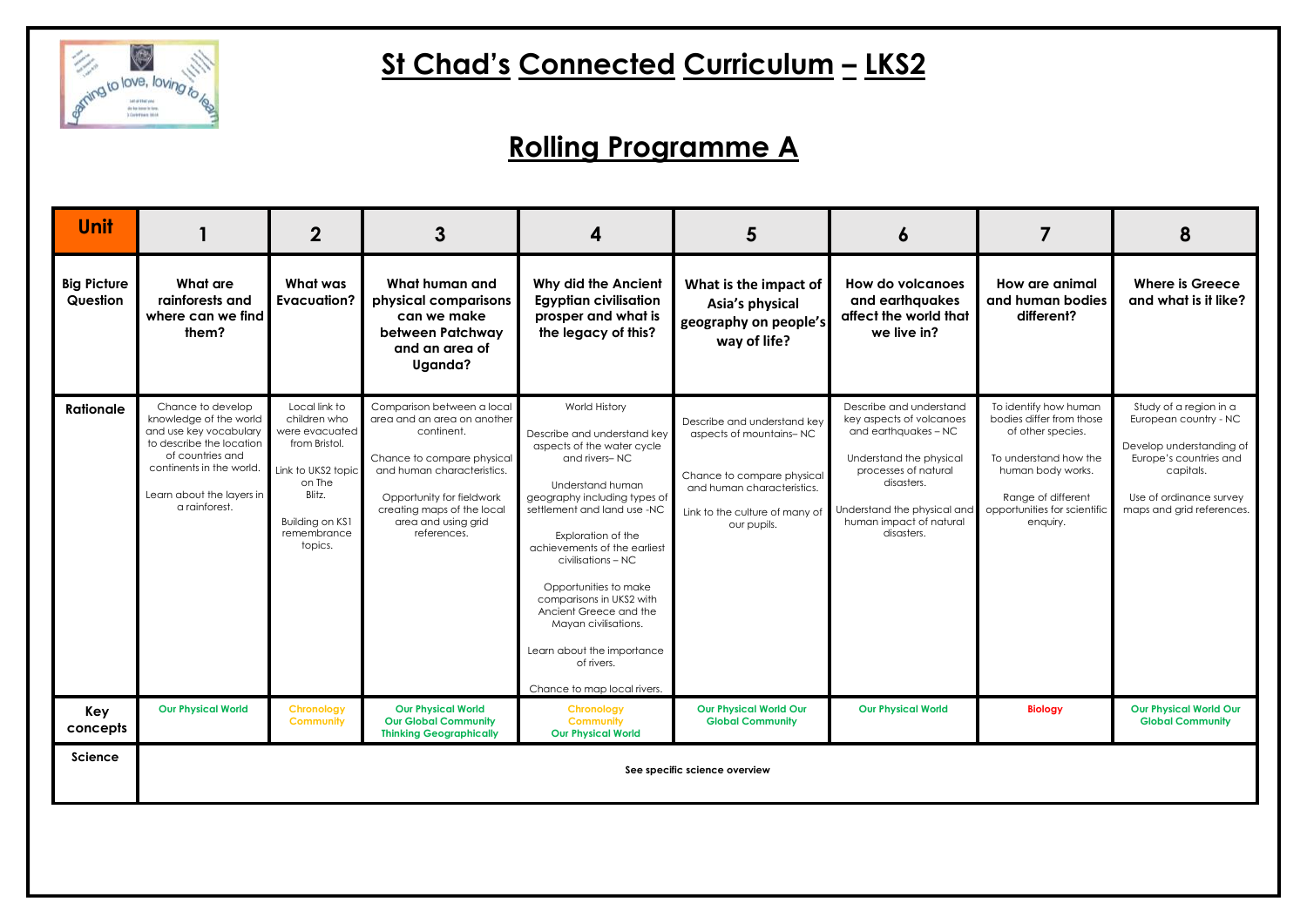

## **St Chad's Connected Curriculum – LKS2**

#### **Cookery:**

Analyse, Practice, Design , Make , Evaluate

| <b>D&amp;T</b>                                                              | <b>Textiles</b><br>Analyse, Practice, Design<br>, Make, Evaluate<br>Project: poisonous dart<br>frog |                                                                                                                                           |                                                                                                                                 | <b>Structures</b><br>Analyse, Practice, Design,<br>Make, Evaluate<br>Project: Create own version<br>of a Shaduf |                                                                                                                                                | <b>YEAR 4</b><br><b>Electrical System</b><br>(linked to Electricity)<br>Project Earthquake warning<br>alarm |
|-----------------------------------------------------------------------------|-----------------------------------------------------------------------------------------------------|-------------------------------------------------------------------------------------------------------------------------------------------|---------------------------------------------------------------------------------------------------------------------------------|-----------------------------------------------------------------------------------------------------------------|------------------------------------------------------------------------------------------------------------------------------------------------|-------------------------------------------------------------------------------------------------------------|
| Art                                                                         |                                                                                                     | <b>Drawing</b><br>Analyse, practice,<br>Design, Make Evaluate<br>Line, shape, colour -<br>Propaganda poster<br><b>Artist: Andy Warhol</b> | Sculpture<br>Analyse, Practice,<br>Design, Make, Evaluate<br>Focus: Clay pottery<br>Join and carve (linked<br>to African vases) |                                                                                                                 | Painting<br>Analyse, practice, Design,<br>Make Evaluate<br>Painting using colour, shade,<br>tone (water colours)<br>Artist: Katsushika Hokusai |                                                                                                             |
| Computing                                                                   | <b>Video Creation</b>                                                                               |                                                                                                                                           | Photography                                                                                                                     | Presentation                                                                                                    | <b>Video Creation</b>                                                                                                                          | Animation                                                                                                   |
| <b>Information</b><br><b>Technology</b><br>Data<br>Handling to<br>be taught | Creating rainforest<br>weather reports.                                                             |                                                                                                                                           | Using different<br>techniques to compare<br>a community in Uganda<br>with their own<br>community in the UK.                     | Presenting information about<br>the importance of the River<br>Nile.                                            | Creating a video detailing<br>the physical geography of<br>Asia.                                                                               | Creating an animation<br>displaying their<br>understanding of the layers of<br>the Earth.                   |
| within maths.                                                               |                                                                                                     |                                                                                                                                           |                                                                                                                                 |                                                                                                                 |                                                                                                                                                |                                                                                                             |

#### **Presentation**

Creating a guide to the human body and the digestive system.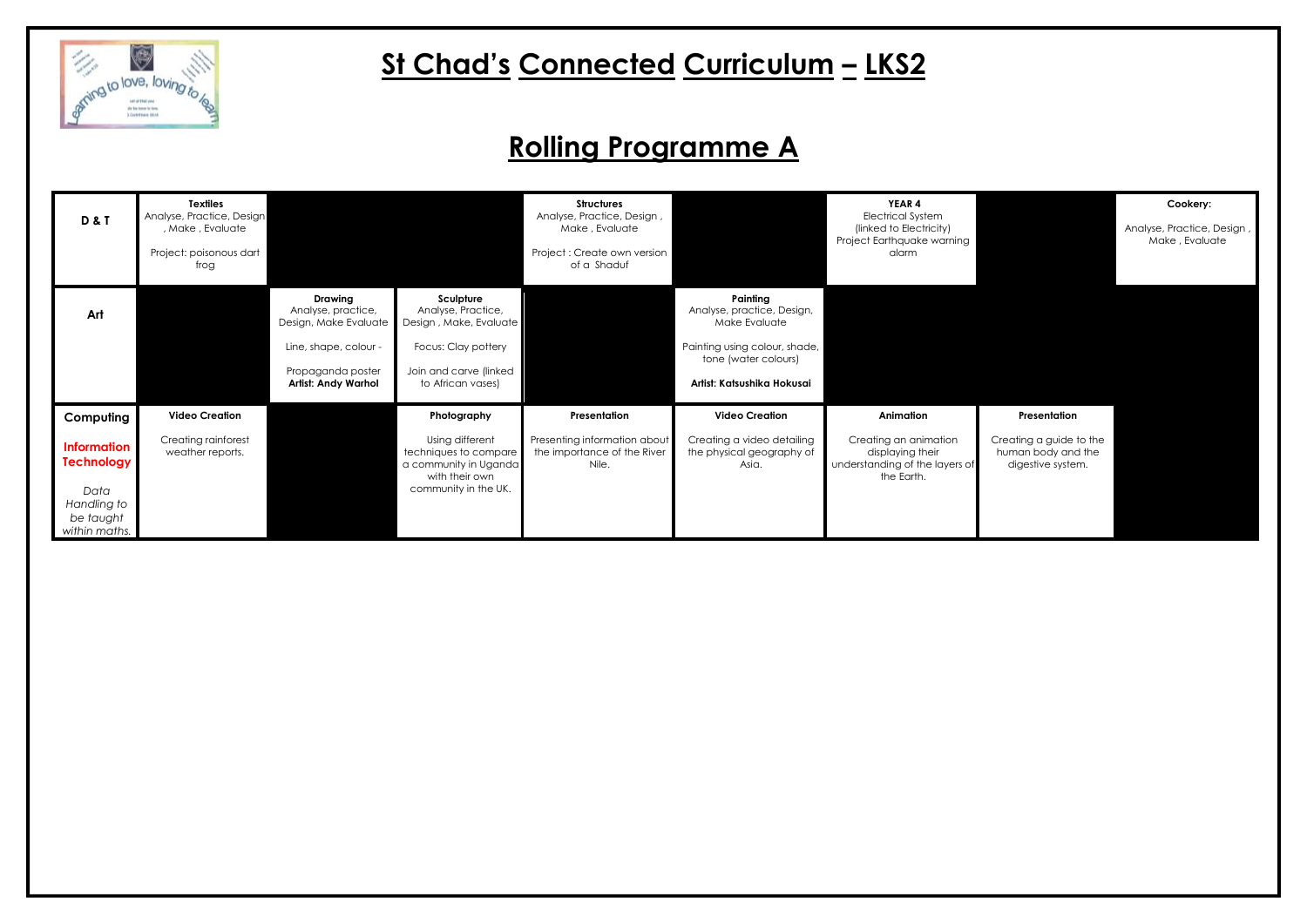

# **St Chad's Connected Curriculum – LKS2**

|                                                        | Term 1                                                                                               | Term 2                                       | Term 3                                                              | Term 4                                                             | Term 5                                               | Term 6                                                       |
|--------------------------------------------------------|------------------------------------------------------------------------------------------------------|----------------------------------------------|---------------------------------------------------------------------|--------------------------------------------------------------------|------------------------------------------------------|--------------------------------------------------------------|
| R.E                                                    | L2.6: Why do some people think that<br>life is a journey? What<br>significant experiences mark this? | UC2a4: What kind of world did<br>Jesus want? | L2.8: What does it mean to be a<br>Hindu in Britain today?          | UC2a5: Why do Christians call the<br>day Jesus died 'Good Friday'? | L2.4: Why do people pray?                            | UC2a6: When Jesus left, what was<br>the impact of Pentecost? |
| <b>PSHE</b>                                            | <b>JIGSAW</b>                                                                                        | <b>JIGSAW</b>                                | <b>JIGSAW</b>                                                       | <b>JIGSAW</b>                                                      | <b>JIGSAW</b>                                        | <b>JIGSAW</b>                                                |
| See Safeguarding<br>Curriculum for<br>further details. | Being Me in My World                                                                                 | <b>Celebrating Difference</b>                | <b>Dreams and Goals</b>                                             | <b>Healthy Me</b>                                                  | Relationships                                        | Changing Me                                                  |
|                                                        | Year 3                                                                                               | Year 3                                       | Year 3                                                              | Year 3                                                             | Year 3                                               | Year 3                                                       |
| P.E                                                    | <b>Dance - Rainforest</b>                                                                            | <b>Gymnastics - Movements</b>                | <b>Gymnastics - Shapes</b>                                          | Dance - Extreme Earth                                              | Athletics - Unit 1                                   | Athletics - Unit 2                                           |
| <b>Indoor</b>                                          | <b>Ball Skills</b>                                                                                   | <b>Creative Games Making</b>                 | Net / Court / Wall Games                                            | <b>Striking and Fielding Games</b>                                 | Year 4                                               | Year 4                                                       |
| Outdoor                                                | Year 4<br><b>Dance - Rainforest</b>                                                                  | Year 4                                       | Year 4                                                              | Year 4                                                             | Athletics - Unit 1                                   | Athletics - Unit 2                                           |
|                                                        |                                                                                                      | <b>Gymnastics - Movements</b>                | <b>Gymnastics - Shape and Balance</b>                               | <b>Dance - Extreme Earth</b>                                       |                                                      |                                                              |
|                                                        | Swimming                                                                                             | Swimming                                     | Swimming                                                            | Swimming                                                           |                                                      |                                                              |
| Computing                                              |                                                                                                      | <b>Computer Networks</b>                     |                                                                     | <b>Computer Programming</b>                                        |                                                      | <b>Computer Programming</b>                                  |
|                                                        |                                                                                                      | Networks and the Internet<br>(Year 3)        |                                                                     | Scratch<br>(Year 3)                                                |                                                      | Events and Actions<br>(Year 3)                               |
|                                                        |                                                                                                      | Journey Inside a Computer<br>(Year 4)        |                                                                     | Further coding with Scratch<br>(Year 4)                            |                                                      | Repetition<br>(Year 4)                                       |
| French                                                 | Year 3<br>Greetings                                                                                  |                                              | Year 3<br>French Playground Games with a<br>focus on number and age |                                                                    | Year 3<br>In a French Classroom                      |                                                              |
|                                                        | Adjectives of colour, size and<br>shape                                                              |                                              | Year 4<br>Clothes                                                   |                                                                    | Year 4<br>French numbers, calendars and<br>birthdays |                                                              |
|                                                        | Year 4<br>Describing portraits                                                                       |                                              | French numbers, calendars and<br>birthdays                          |                                                                    | French Food                                          |                                                              |
|                                                        | Clothes                                                                                              |                                              |                                                                     |                                                                    |                                                      |                                                              |